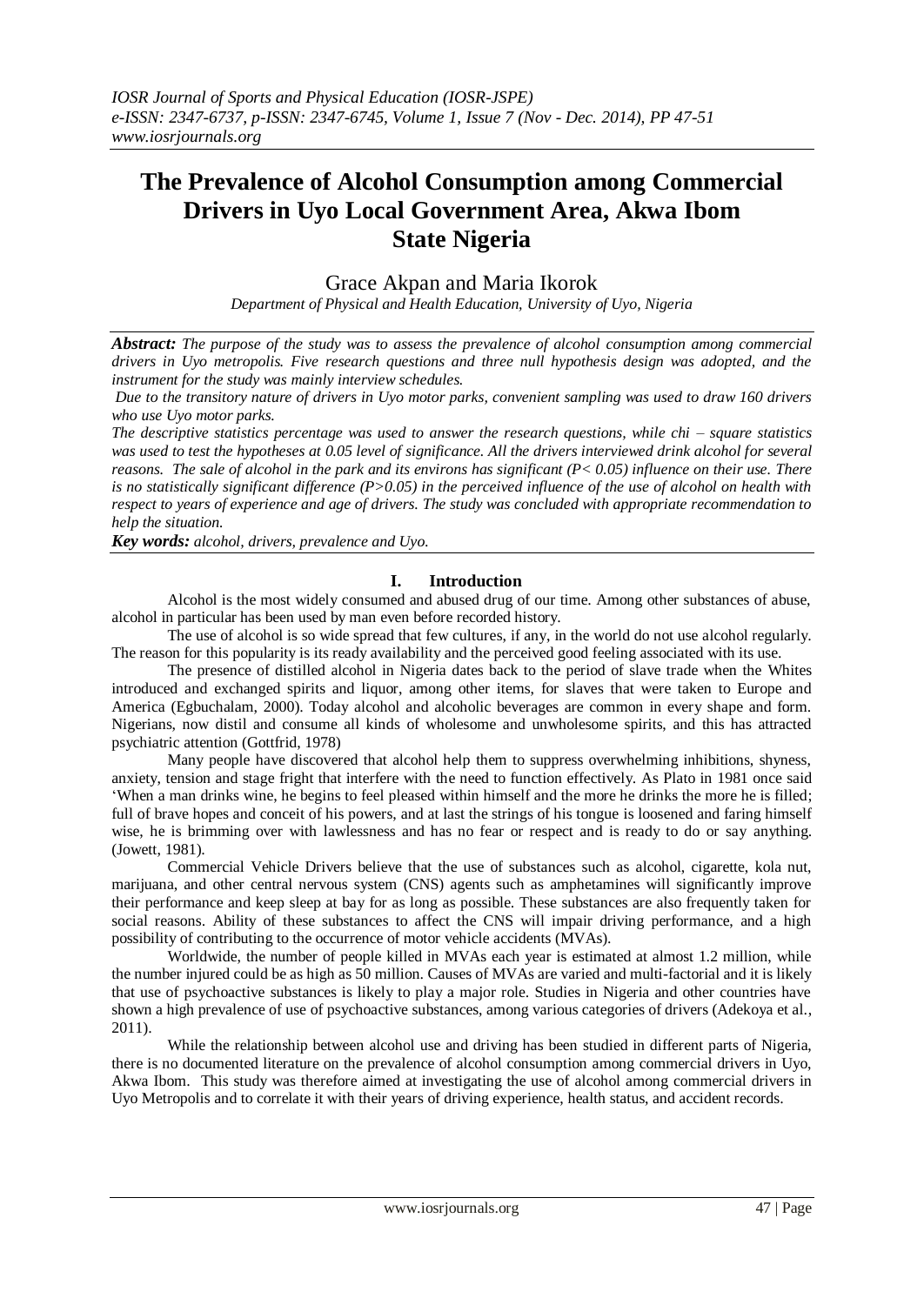#### **II. Methodology**

This cross sectional study was carried out in Uyo, the capital of Akwa Ibom state, Nigeria. The participants were the commercial vehicle drivers in the four major motor parks in the city.

The study was cleared by the Ethical Committee of the University of Uyo Teaching Hospital (UUTH) and permission was also obtained from the transport unions (National Union of Road Transport Workers (NURTW) and Road Transport Employers Association of Nigeria (RTEAN) of each motor park. Informed Consent was also obtained from each of the drivers. Structured questionnaire was administered by face-to-face interview at the motor parks to obtain information on biodata as well as alcohol use. Details about self reported MVAs in the previous 10 years were also obtained. The data collected on the questionnaire were checked manually for possible errors and then entered and analyzed on a microcomputer using the Statistical Package for Social Sciences (SPSS) 17 software package. Frequency counts were generated for variables and statistical tests of significance was performed with chi square test. A  $p$  - value of <0.05 was accepted as indicative of statistical significance.

#### **III. Research Methods**

#### **Research Design**

The descriptive survey design was used for the study. This design was considered appropriate because of its suitability in providing information on the natural status of a given phenomena as Udoh (2000) attested. The design was successfully used in a similar study by Ikorok (1999) to survey alcohol consumption behaviour among youths in Nsukka Local Government Area of Enugu..

#### **Instrument for Data Collection**

Interview schedule was used to gather information for the study. The interview schedule was divided into 2 sections. Section A was designed to elicit information on the personal data, while section B was to elicit information on the prevalence of alcohol use.

#### **Validation of the instrument**

The fact and content validity of the instrument was established by the judgement of the supervisor and two other lecturers in the Department of Physical and Health Education, University of Uyo .Modifications were done as advised.

#### **Reliability of the Instrument**

The internal consistency of the instrument was determined on a pretest on 20 drivers who were not included in the sample of the study. Using the split half and Spearman Brown correlation methods, reliability co-efficient of 0.78 was obtained.

#### **Procedure for Data Collection**

Instrument was personally administered by the researcher with the help of three trained research assistants in the interview.

#### **IV. Results and Discussion**

Out of a total of 200 drivers, 180 were interviewed. 160 consecutive and consenting drivers participated in the study eventually (Response rate = 80 %). All were males. Fifty (50 %) of the drivers were 30 years and below, while fifty (50%) were over 30 years of age.

The purpose of the study was to assess the prevalence of alcohol use among commercial drivers in Uyo Urban. One hundred and eighty (180) drivers were interviewed and one hundred and sixty (160) drivers were willing to give correct information. The data were organized in tables and percentages were used to answer the research questions, while chi square statistics was used to test the null hypothesis at .05 level of significance.

|                 | <b>Table1</b>    |                    |
|-----------------|------------------|--------------------|
| Respondents     | Number interview | Number respondents |
| Uvo Motor Parks | 180              | 160                |

#### **Determination of the extent of alcohol consumption among commercial drivers in Uyo Metropolis**.

The Data answering this research question are presented in table 2 below.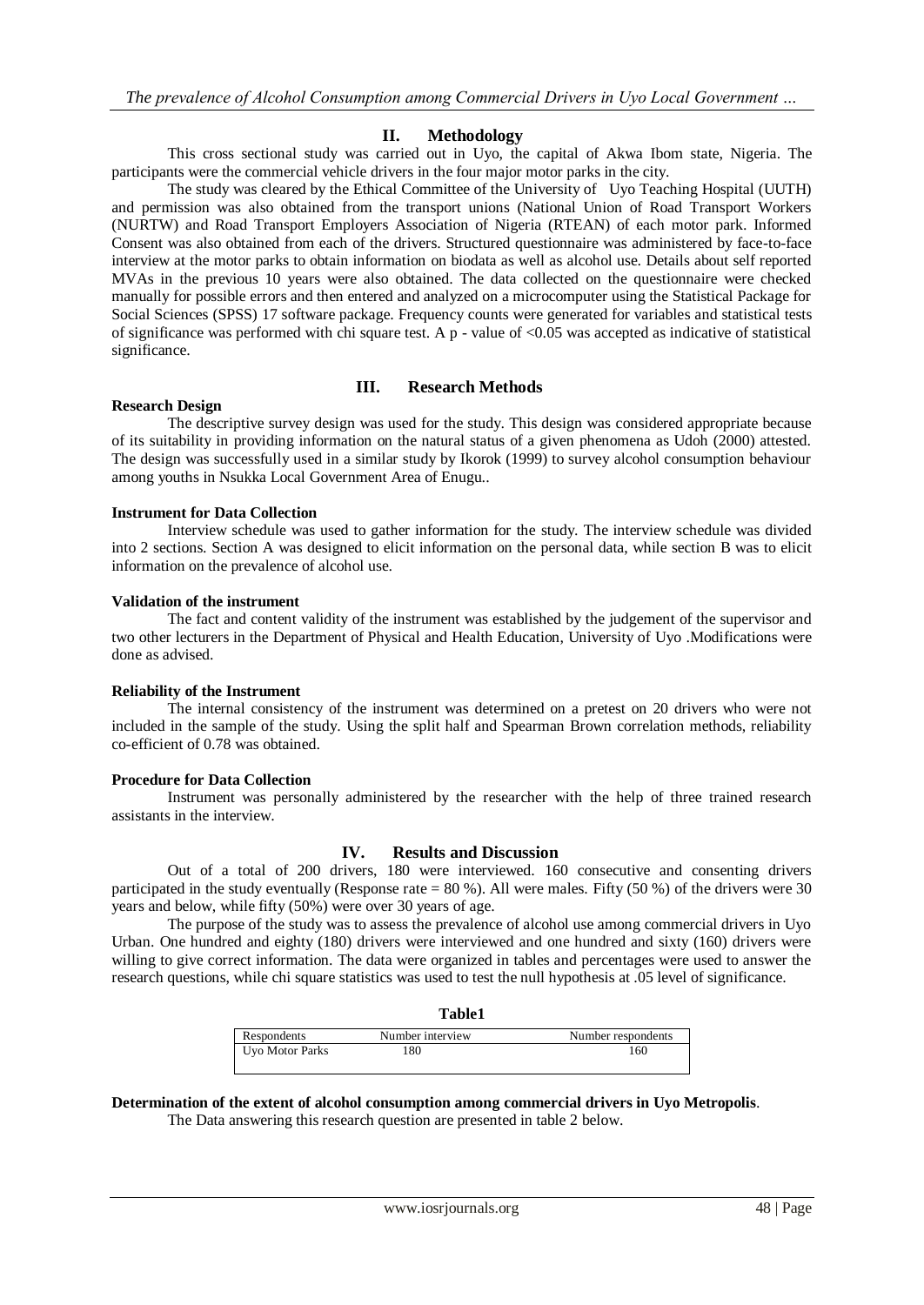| <b>Table 2:</b> Pattern of Alcohol Consumption among commercial drivers in Uyo Metropolis. $(N = 160)$ |  |  |  |
|--------------------------------------------------------------------------------------------------------|--|--|--|
|--------------------------------------------------------------------------------------------------------|--|--|--|

| Pattern of use | F   | $\%$  |
|----------------|-----|-------|
| Often          | 150 | 93.75 |
| Rarely         | 10  | 6.25  |
| Not at all     | -   | 0     |
| Total          | 160 | 100   |

In the analysis of the extent of alcohol consumption among commercial drivers in Uyo Metropolis, data are shown in the table 2. 93.75% drink often while only 6.25% drink rarely. The table shows that most of the drivers in Uyo Urban indulge in drinking alcohol.

**Table 3:** Reason for the use of Alcohol among commercial drivers in Uyo metropolis.  $(N = 160)$ .

| Reasons         | F   | $\%$   |
|-----------------|-----|--------|
| Stay awake      | 90  | 56.25  |
|                 |     |        |
| Feel good       | 15  | 9.375  |
|                 |     |        |
|                 |     |        |
| Enhance driving | 55  | 34.375 |
|                 |     |        |
| Others          | ۰   | -      |
| Total           | 160 | 100    |

Drivers have many reasons for drinking and some of the reasons are presented in table 3. 56.25%) of the drivers drink to stay awake while 9.375%) of the drivers drink to enhance driving. The table showed that drinking accounts for most of the accident.

| <b>Table 4:</b> The influence of alcohol based on years of experience as a driver in Uyo Metropolis. ( $N = 160$ ). |  |  |  |
|---------------------------------------------------------------------------------------------------------------------|--|--|--|
|---------------------------------------------------------------------------------------------------------------------|--|--|--|

| Years        | F   | %      |
|--------------|-----|--------|
| $0 - 5$      |     | 0.625  |
| $6 - 10$     | 4   | 2.50   |
| 11 and above | 155 | 96.875 |
| Total        | 160 | 100    |

Table 4 shows that 96.875% of drivers had 11 and above years of experience, 2.50% of drivers had 6 – 10 years of experience, 0.625% had five years of experience. The data shows that years of experience has significant influence on driver's involvement in drinking alcohol.

**Table 5**

| Source of the Alcohol ( $N = 160$ ) |     |       |
|-------------------------------------|-----|-------|
| Source                              | F   | $\%$  |
| The park                            | 100 | 62.50 |
| Park neighborhood                   | 50  | 31.25 |
| At home                             | 9   | 5.625 |
| In bars                             |     | 0.625 |
| Total                               | 160 | 100   |

Most of the drivers get their drinks from the motor park; table 5 shows that (62.50%) get their drinks from the park neighborhood. (5.625%) drink at home and (0.625%) drink in bars. This shows that alcoholic beverages are sold in the parks just within the reach of the drivers.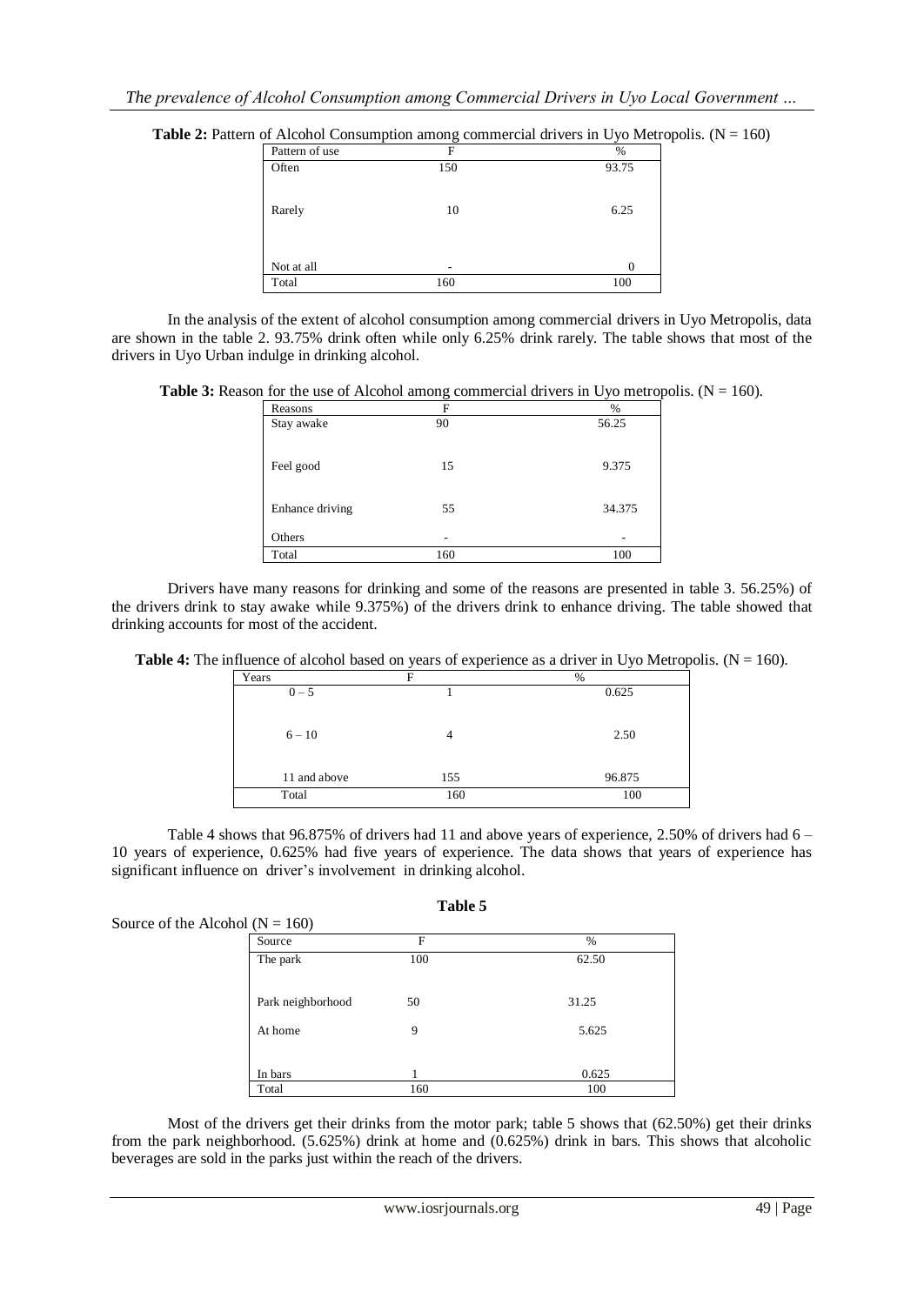|          | <b>Table 6:</b> Effects of alcohol consumption on health. |               |
|----------|-----------------------------------------------------------|---------------|
| Response | F                                                         | $\frac{0}{0}$ |
| True     | 120                                                       | 75            |
| False    | 40                                                        | 25            |
| Total    | 160                                                       | 100           |

The data shows that 120 (75%) of the drivers agreed to the fact that alcohol consumption cause adverse effect on health while 40 (25%) disagreed. This implies that alcohol consumption is detrimental to health.

#### **Determination Of The Prevalence Of Accident Among Drinkers Drivers.**  The data answering the research question are presented in the data answering the research question are presented.

|              | g the research question are presented in table / below. |               |
|--------------|---------------------------------------------------------|---------------|
| No. of times | F                                                       | $\frac{0}{0}$ |
| $1 - 3$      | 20                                                      | 12.5          |
|              |                                                         |               |
|              |                                                         |               |
| $4 - 6$      | 50                                                      | 31.25         |
|              |                                                         |               |
| 7 and above  | 90                                                      | 56.25         |
| Total        | 160                                                     | 100           |

Table 7 shows that (56.25%) of the drivers had been involved in motor accident more than seven times,  $(31.25\%)$  in  $4 - 6$  times while  $(12.5\%)$  in  $1 - 3$  times.

The table shows that accidents are more prevalence in drinker drivers.

#### **Hypothesis 1**

There is no statistically significant influence of the source of alcohol of its use by commercial drivers in Uyo Urban with respect to their ages. Data testing this hypothesis are presented in table 8 below.

|                    | <b>Sources Of Alcohol</b> |               |                                   |       |
|--------------------|---------------------------|---------------|-----------------------------------|-------|
| Age category       |                           | In Motor Park | outside Park                      | Total |
| Below 30 years     | 100                       |               | 60                                | 160   |
| 30 years and above | 110                       |               | 50                                | 160   |
| Total              |                           | 210           | 110                               | 320   |
|                    |                           |               | $\Lambda = \Lambda$ and $\Lambda$ |       |

#### $A =$  Agreed

 $D = Disagreed$ 

#### **Table 8:** Chi square Analysis of the influence of the source of Alcohol on its use by commercial drivers

| Source of Alcohol  |               |              |       |
|--------------------|---------------|--------------|-------|
| Age category       | In Motor Park | Outside Park | Total |
| Below 30 years     | 100(105)      | 60 (55)      | 160   |
|                    |               |              |       |
| 30 years and above | 110 (105)     | 50 (55)      | 160   |
| Total              | 210           | 110          | 320   |

The data in Table 8, shows that the expected value for drivers below 30 years who get their alcoholic drinks from the motor park was 100 with an observed value of 105, while 60 was the expected value for those that obtain theirs from outside the park (neighborhood) bars with an observed value of 55, for those 30 years and above expected value for motor park as source was 110 with an observed value of 105. The calculated  $X^2$  value of 1.38 was obtained against the table value 3.84 at 1 df and .05 level of significance.

Since the X table (1.38) was less than the  $X^2$  tab (3.84) the null hypothesis was accepted. This implies that the sale of alcohol in the dark has no influence on the drinking habit of commercial drivers in Uyo metropolis.

### **Hypothesis**

There is no statistically significant difference in the extent of use of alcohol among commercial drivers in Uyo urban with respect to years of experience.